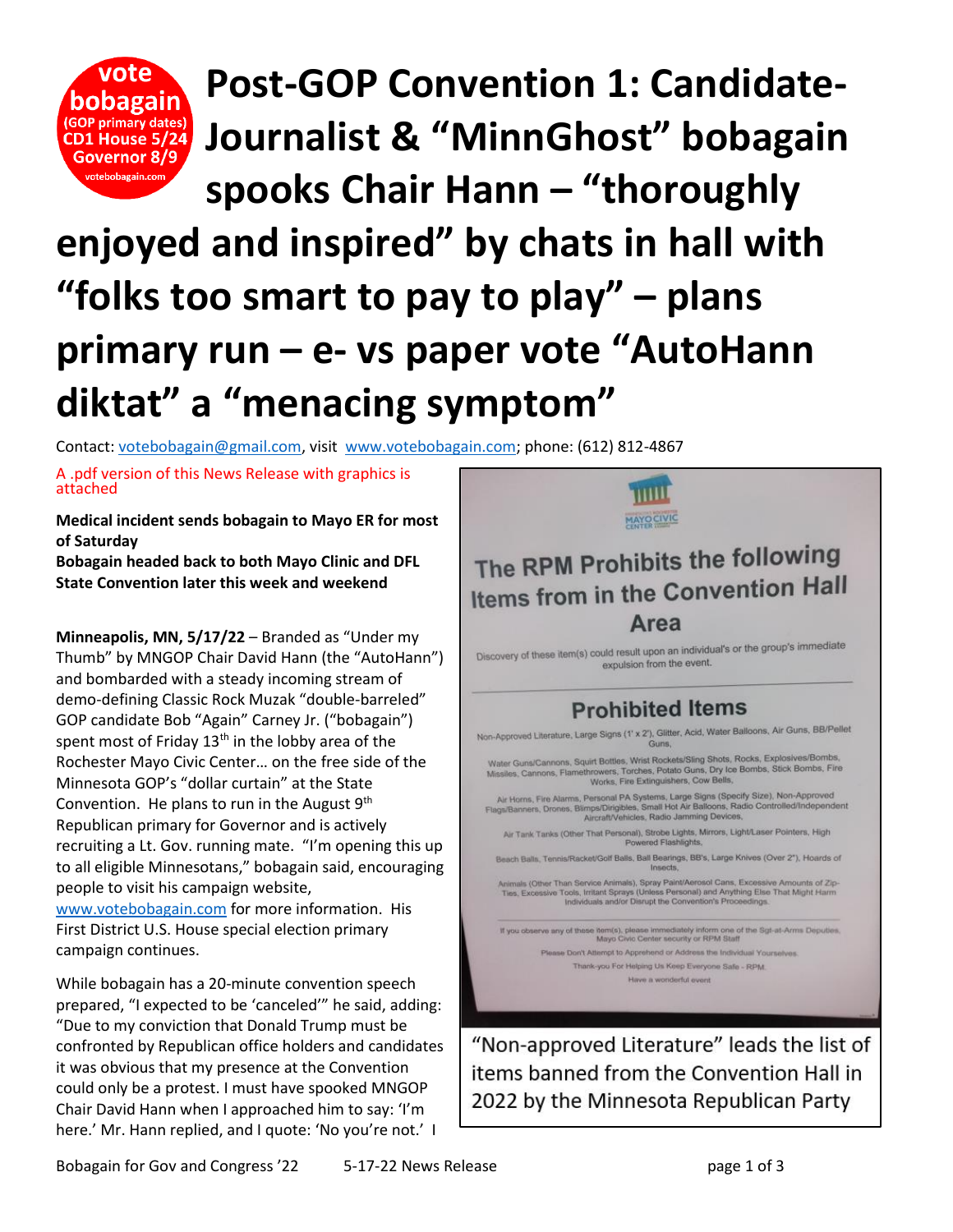believe this is not *just* an existential error on Mr. Hann's part – it's also yet another menacing symptom of what's going on in both the Minnesota and the national GOP." Future news releases will follow up on what bobagain sees as the disastrous state of the Minnesota and national GOP.

## **Enjoyable and inspiring Friday chats with Republicans**

Watching the event in the lobby Friday proved to be both an enjoyable and inspiring experience for bobagain. "I had several extended chats with Republicans who were all demonstrating a core Republican value – not frittering away the over \$100 price tag to watch what appears to have been a quasi-theatrical version of a State Convention – an event that used to be broadcast free to everyone statewide. I'm not sure if this one was broadcast," bobagain said.

One conversation was with an elderly GOP activist was particularly notable. Bobagain commented: "Although his name is on a two-page handout, he doesn't want to be identified. The handout was titled 'The Inherent Danger of a Constitutional Convention.' It warns that the current effort to convene a so-called 'Convention of States' is now within six states of the two-thirds required to petition Congress to call it under our Constitution's Article V provisions. Once called, my activist friend cautions that it could become a 'runaway convention.' The actual 1787 Constitutional Convention was also just that – it went beyond the authority granted to propose amendments to the Articles of Confederation – producing instead both a document to entirely replace the Articles and a novel ratification process that required only nine of the thirteen states to approve before the new Constitution became effective. The Articles of Confederation specified that any amendment required unanimous approval."

"This activist and new-found friend is doing what he can to alert people to the danger of an out-of-control 'Convention of States.' In our extended conversation I was impressed both by his well-founded concern and by his deep knowledge of the Constitution and American history. But frankly, this is the kind of experience I expect to have at Republican Conventions." The conversation was only one of several that bobagain had with "folks too smart to pay to play."

Meanwhile, the USGOP TrumpTanic sailed forward full-speed through a Musky, murky, loony sea of tranquility and uncertainty… as the Musak played on: Hendrix, KISS, Elton John, Stones, Steppenwolf, Magic Bus (transportation policy?) breaking only occasionally into a brief clear spot (Cat Stevens. Peace Train.) "During one chat I asked a younger (20's or 30's) Republican, a former College Republican President… how he thought the Musak might comport with 'Religious Right' Delegates" bobagain commented. "It has no correlation," he replied, adding that he liked it, and didn't see it as age-specific."

## **The "AutoHann" e- vs paper voting diktat… leadership's "condescending" attitude?**

Concerns were raised Friday over the Convention Management's plan to conduct endorsement voting electronically, and without a paper trail. "When I ran for the U.S. Senate endorsement in 2012, I was allowed to address the Convention, and scannable paper ballots were printed for each ballot. That didn't take too long," bobagain commented.

This year, after a debate, the Convention agreed to use a system of electronic clickers to vote on each ballot – with no paper trail. "Sitting in the lobby area near adjournment Friday I asked about 15 or 18 people what they thought about the process… I also asked delegates about it for a few minutes in the Skyway leading to the Convention Hall Saturday before a medical incident sent me to the Mayo ER. Most people accepted the perceived wisdom of the electronic method – although some delegates explicitly expressed mistrust of the State Party. Overall, by the end of the endorsing process this had become a non-issue. But one delegate explicitly objected to a 'condescending' attitude of the party's leadership," bobagain commented, and added: "Overall Delegates appeared satisfied with the endorsement process, which the 'AutoHann' made 'run on time'" bobagain concluded.

Still, bobagain sees many menacing symptoms of a fundamental turning away from openness to new ideas – or really to ideas generally – in both the Minnesota Republican party and the national Republican party. "Frankly I see this as a continuing process of the successful 'Russian Regime Change in America' carried out by Vladimir Putin and Russia in 2016," bobagain said. He plans to keep challenging this and writing about it. "At this point I haven't decided on who to vote for in November if I lose the August 9<sup>th</sup> primary for Governor," bobagain said. "While I was generally encouraged by the Republicans I saw at the convention, what appears to be happening with the party's leadership is truly frightening," bobagain concluded.